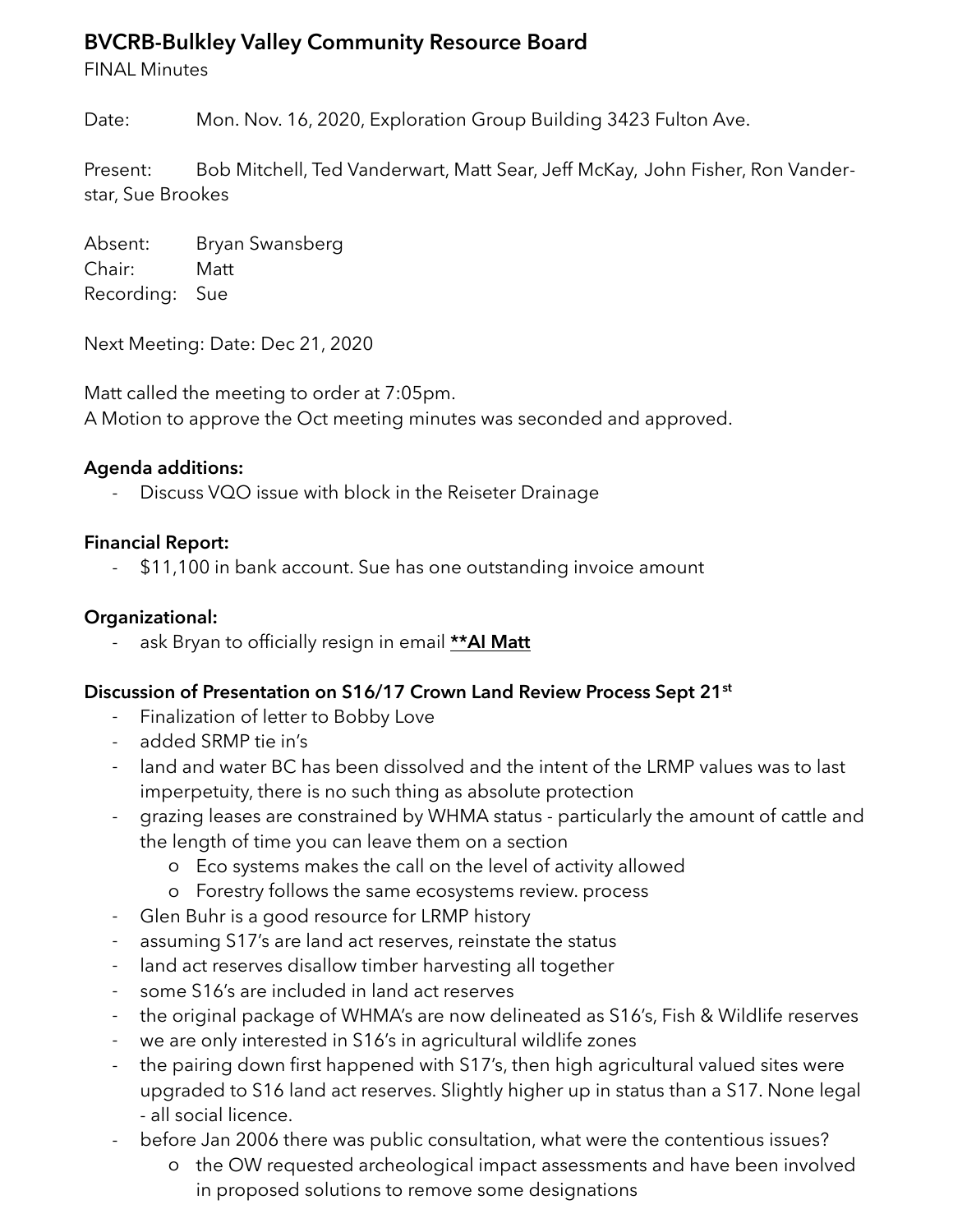- this should go to Geoff Recknell (GR)
- what are our options? If we assume it's a S16 land act reserve and GR can sign it off, then we need objectives described for that parcel. It will be site specific.
- another option is a wildlife management area designation but this involves and transfer to another agency for management.
- we want to be consistent, not change the rules, we want to allow forestry and other activities, we want due diligence in the management process
- refer to an internal document on file about how to manage WHMA's
- discussion of whom to send the letter to...
- we're careful not to advocate but advise

### Consensus is….

\*\***AI Sue** to post final letter on the website, send the link to Ron and Matt

- Directors can circulate to interested parties and stakeholders
- http://bvcrb.ca/images/uploads/documents/Wildlife\_Ag\_Zone\_Nov\_18\_2020.pdf

## **Seymour Ridge Core – WildFire Risk Reduction Tour**

- Tyee Mountain
- Jay Gilden's concern…
- Heather Snow lives up there and takes care of trails, she's been talking to BCTS in Smithers because of the layout of logging activity in a WHMA.
- Heather is concerned BCTS states they're harvesting will improve habitat so is consistent with S16's. She thinks they are determining whether they meet requirements or not. There is no referral nor ecological review or input.

## **Review session:** from a forestry perspective mostly

- the LRMP is the document of record March 1998
	- o the doc. contains values that aren't necessarily mappable
- the next step was the creation of Landscape Unit Plans September 1999
- [from these were created a Sustainable Resource Management Plan, http://bvcrb.ca/](http://bvcrb.ca/lrmp/) lrmp/
	- o this was a 20 person production team, done but never legalized it's known and intent is respected but there are no legal repercussions
- Higher Level Plan Objectives or Order 2000
	- o this made the biodiversity objectives of the LUP legal
	- o missing from this Order are a number of LRMP values that aren't strictly forestry related like recreation values, VQO's, grizzly, wildlife, treaty patches, biodiversity targets…
	- o these are prescriptive plans
	- the State of the Forest Report 2004
		- o this is a reflection of what these forests looked like before these plans hit the ground
		- o biodiversity, landscape corridors and status' in the core ecosystems were put on maps, WHA's were put on maps, red and blue listed species, timber, water, how much immature, mature, free growing trees there were, VQO, partial retention LUP's, preservation status
		- o this also talks about access, primitive being 8km from the road